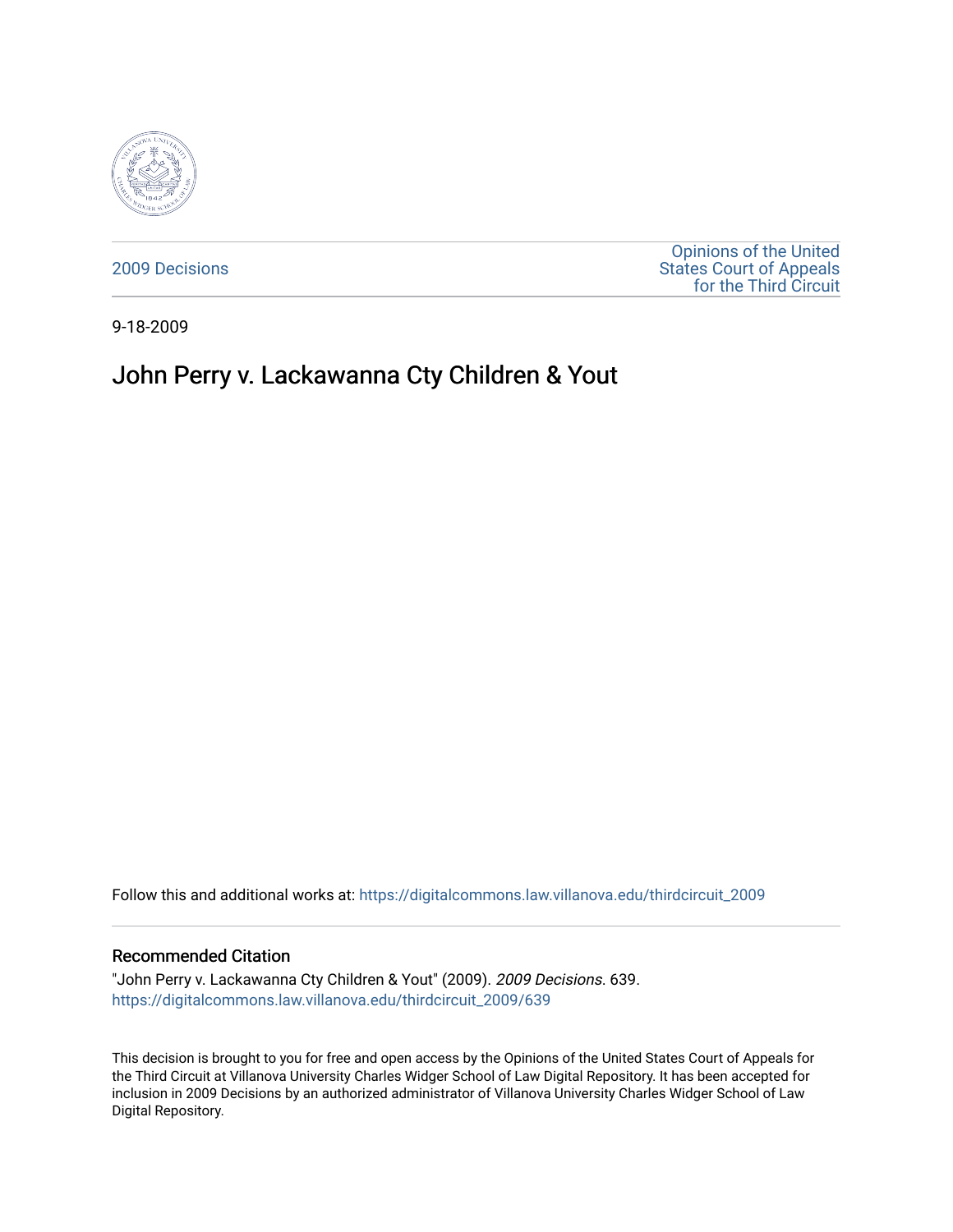# **BLD-306** NOT PRECEDENTIAL

# UNITED STATES COURT OF APPEALS FOR THE THIRD CIRCUIT

\_\_\_\_\_\_\_\_\_\_\_

No. 09-2403

# JOHN JOSEPH PERRY,

Appellant

v.

LACKAWANNA COUNTY CHILDREN & YOUTH SERVICES; LT. JODI SMITH, of SCI Waymart; LAURA BANTA, Prison Hearing Examiner at SCI Waymart; SUPERINTENDENT JOSEPH NISH, at SCI Waymart

\_\_\_\_\_\_\_\_\_\_\_\_\_\_\_\_\_\_\_\_\_\_\_\_\_\_\_\_\_\_\_\_\_\_\_\_

On Appeal from the United States District Court for the Middle District of Pennsylvania (D.C. Civil Action No. 3:09-cv-00675) District Judge: Honorable William J. Nealon

Submitted Pursuant to 28 U.S.C.  $\S 1915(e)(2)(B)$  or for Possible Summary Action Pursuant to Third Circuit L.A.R. 27.4 and I.O.P. 10.6 September 17, 2009 Before: MCKEE, FISHER AND CHAGARES, Circuit Judges

(Opinion filed: September 18, 2009)

\_\_\_\_\_\_\_\_\_

# OPINION \_\_\_\_\_\_\_\_\_

PER CURIAM

Appellant John Joseph Perry seeks review of the District Court's order dismissing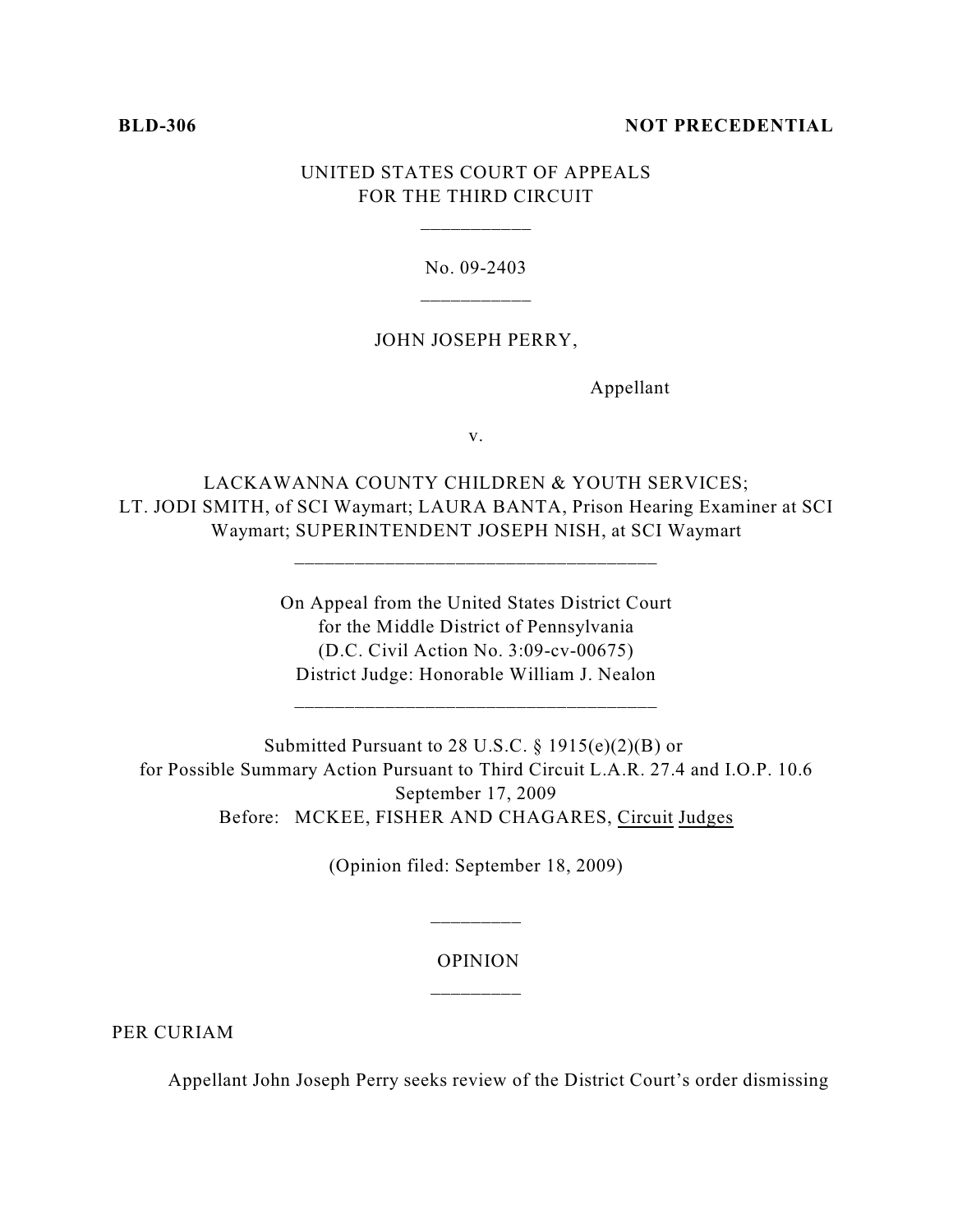his complaint pursuant to 28 U.S.C. § 1915(e)(2)(B)(i). We conclude that the appeal does not present a substantial question. Although we rest our decision in part on different grounds, we will summarily affirm the District Court's judgment. See 3d Cir. L.A.R. 27.4; I.O.P. 10.6.

I.

Perry, an inmate at SCI-Waymart, initiated a pro se civil action pursuant to 42 U.S.C. § 1983 against Lackawanna County Children & Youth Services ("CYS") and three SCI-Waymart officials: Jodi Smith, Laura Banta, and Joseph Nish. In the complaint, Perry alleged that an individual named Joseph Pierro stole a letter Perry had sent to his girlfriend, Karen Marie Kuehner.<sup>1</sup> According to Perry, Pierro provided the letter to Lackawanna County Children & Youth Services ("CYS") and reported that the letter showed that "strong sexual contact" had occurred between Perry and Kuehner during an October 4, 2008, visit at which Perry's two minor children were present.

Based upon the information in the letter, CYS allegedly contacted SCI-Waymart and requested an investigation into Perry's behavior. Perry claimed that officials at SCI-Waymart wrongfully put a copy of the letter into his disciplinary file and used it as a basis to punish him. Specifically, Perry alleged that SCI-Waymart employee Jodi Smith viewed a videotape of the October 4, 2008, visit between Kuehner and Perry, and observed no rule infractions. However, based upon the contents of the letter and Smith's

 $<sup>1</sup>$  Perry alleged that the letter was in Kuehner's purse when Pierro stole it, and that</sup> Kuehner reported the theft to the Scranton Police Department.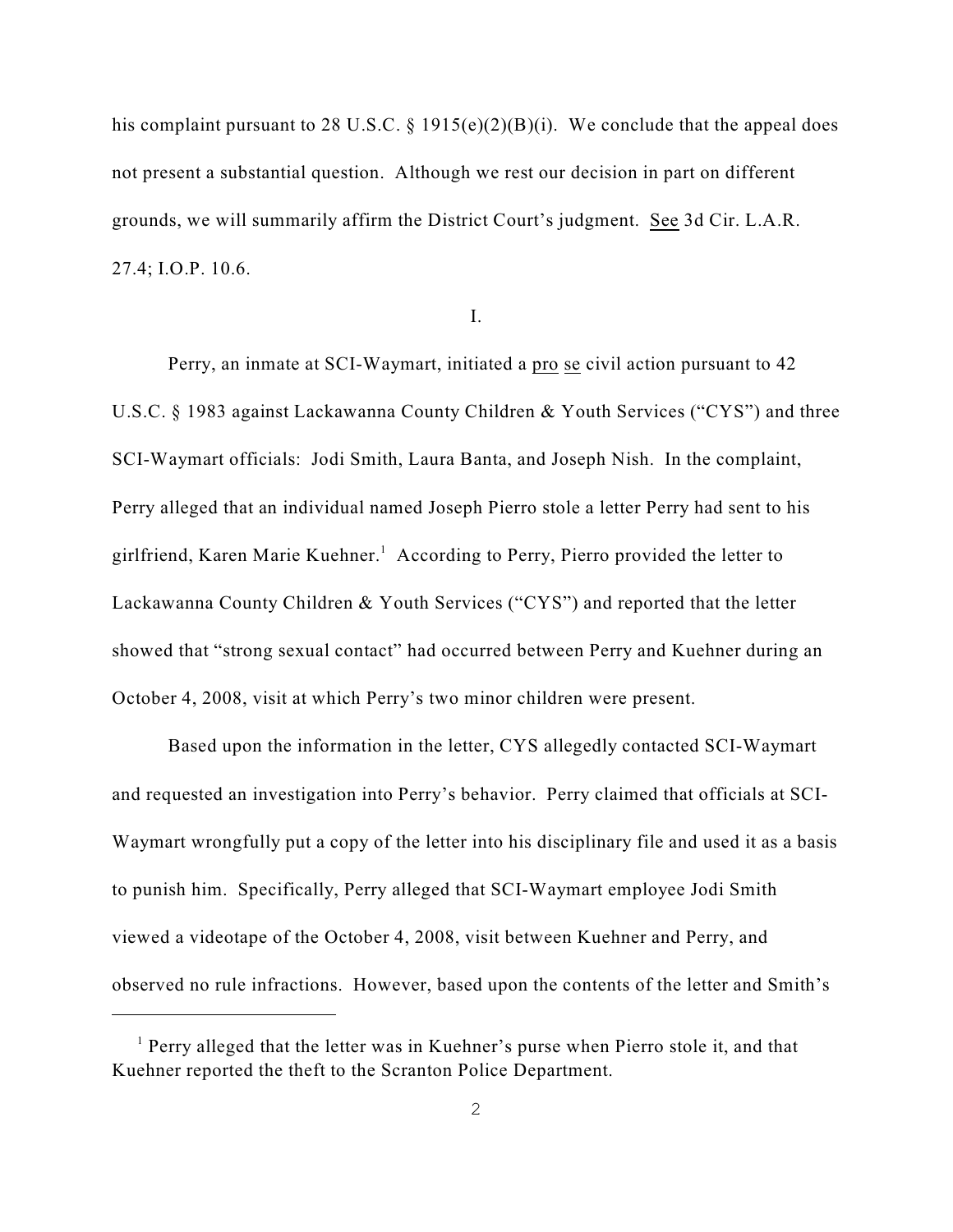review of a videotape of an October 11, 2008, visit between Kuehner and Perry at which no children were present, Smith concluded that "strong sexual contact" likely occurred as reported, and accordingly issued a misconduct report against Perry.<sup>2</sup>

According to the complaint, SCI-Waymart granted Perry a formal hearing concerning the misconduct report.<sup>3</sup> Perry allegedly wished to enter a plea of not guilty, but the hearing examiner, Laura Banta, proceeded as if Perry had entered a guilty plea. Without honoring Perry's request for Banta to review the videotapes of the October 4 and 11 visits, Banta sanctioned Perry to 30 days of solitary confinement, 60 days without visiting privileges, and loss of institutional employment. Perry appealed to the prison review committee, the superintendent, and the chief hearing examiner, but the appeals were all denied based on Perry's purported guilty plea.

Based upon these events, Perry claimed to have suffered violations of his constitutional rights. As relief, he sought to have his "record cleared of all reports concerning this claim," criminal prosecution concerning "all false reports made against"

<sup>&</sup>lt;sup>2</sup> Perry also alleged that SCI-Waymart provided the misconduct report to CSY, which initiated its own investigation concerning the welfare of Perry's minor children during visits to SCI-Waymart. Ultimately, CSY found no evidence of neglect, although Perry complains that "the report has been added to [his] file . . . and can be used in the family court for any proceeding pertinent to the plaintiff's custody of his minor children."

<sup>&</sup>lt;sup>3</sup> Perry also alleged that he filed two grievances and a request for review of the videotaped visits. SCI-Waymart officials denied the requests.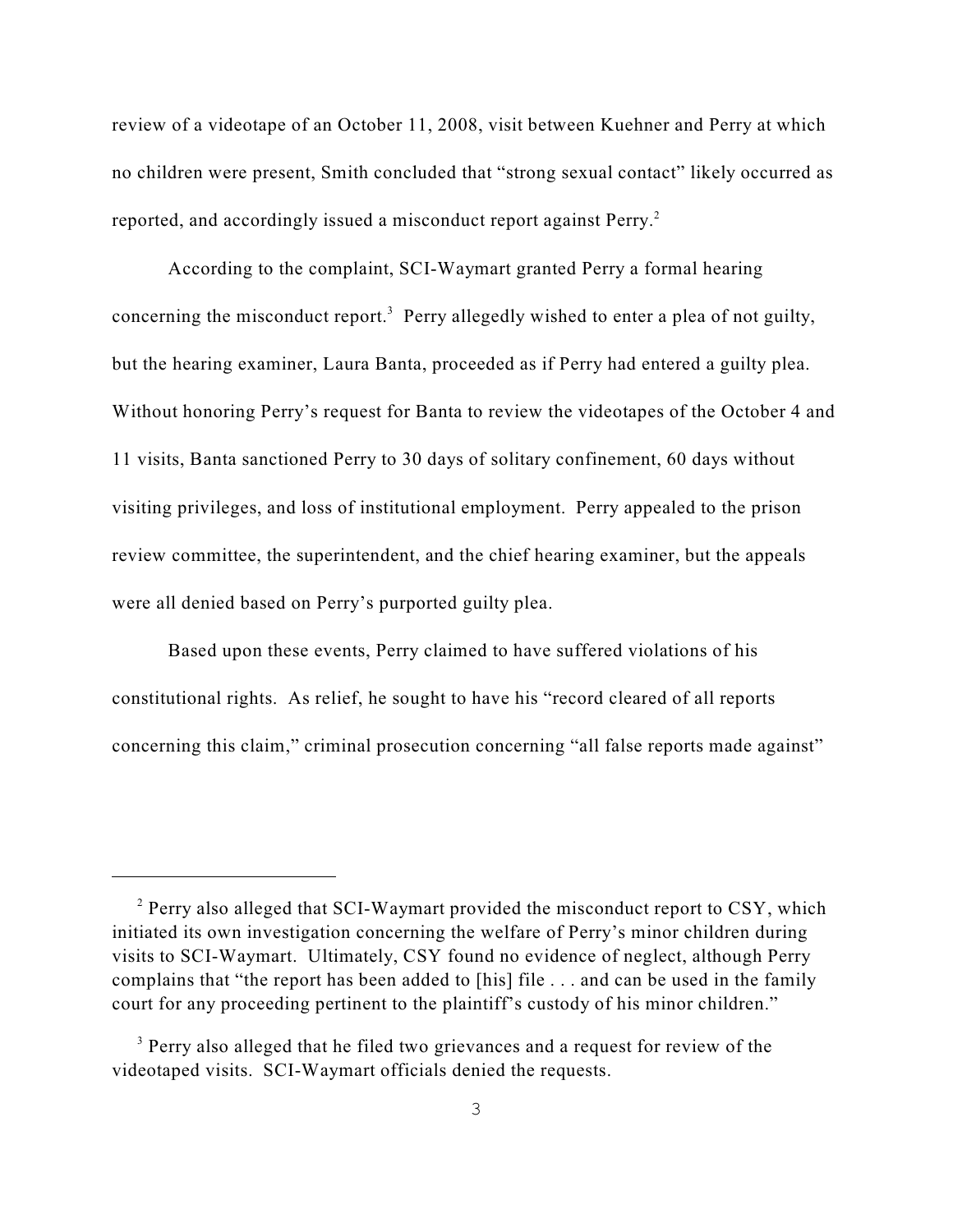$him<sub>1</sub><sup>4</sup>$  and recovery of his costs and fees.

Because the District Court granted Perry permission to proceed in forma pauperis ("IFP"), it reviewed the complaint under the Prison Litigation Reform Act of 1995 ("PLRA"), 28 U.S.C. § 1915. On April 28, 2009, prior to service, the District Court concluded that Perry's complaint was frivolous and dismissed it without prejudice pursuant to 28 U.S.C. § 1915(e)(2)(B)(i). This timely pro se appeal followed.

II.

We have jurisdiction over this appeal pursuant to 28 U.S.C.  $\S 1291$ <sup>5</sup> Our standard of review is plenary. See Tourscher v. McCullough, 184 F.3d 236, 240 (3d Cir. 1999). Because Perry is proceeding IFP, we must dismiss the appeal under 28 U.S.C. § 1915(e)(2)(B) if it lacks an arguable basis in fact or law. Neitzke v. Williams, 490 U.S. 319, 325 (1989). We may summarily affirm if the appeal presents no substantial question. See 3d Cir. L.A.R. 27.4; I.O.P. 10.6. We may affirm on grounds different from those relied upon by the District Court. See Morse v. Lower Merion School Dist., 132 F.3d 902, 904 (3d Cir. 1997).

To establish a § 1983 civil rights claim, a claimant must show: "(1) that the

<sup>&</sup>lt;sup>4</sup>Although Perry sought to have criminal charges brought against the defendants, such relief may not be obtained in a civil action under 42 U.S.C. § 1983.

 $<sup>5</sup>$  Although the District Court dismissed Perry's complaint without prejudice, we have</sup> jurisdiction because the dismissal was pursuant to  $\S$  1915(e) and because any amendment of the complaint would be futile. See Deutsch v. United States, 67 F.3d 1080, 1083 (3d Cir. 1995).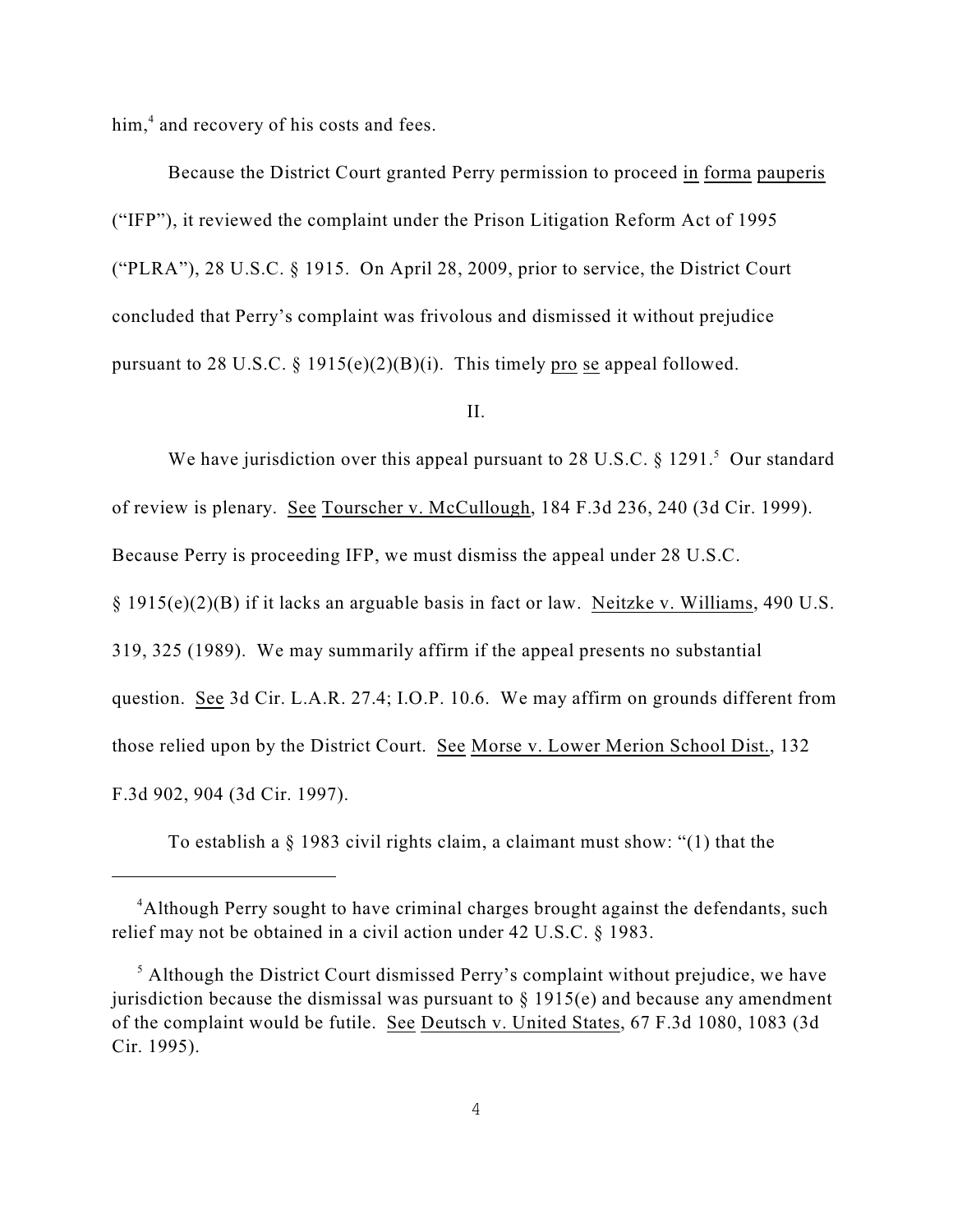conduct complained of was committed by a person acting under color of state law; and (2) that the conduct deprived a person of rights, privileges, or immunities secured by the Constitution or laws of the United States." Robb v. City of Philadelphia, 733 F.2d 286, 290-91 (3d Cir. 1984) (citing Parratt v. Taylor, 451 U.S. 527, 535 (1981)). Liberally construing Perry's pro se complaint, see Dluhos v. Strasberg, 321 F.3d 365, 369 (3d Cir. 2003), we conclude that Perry failed to state a § 1983 claim.

# A.

CYS is an agency of Lackawanna County, Pennsylvania. To state a § 1983 claim against such a local governing body, Perry was required to allege that CYS had an established policy or custom that resulted in the alleged constitutional violations. See Monell v. Dep't of Soc. Servs., 436 U.S. 658, 690-91 (1978); see also Marran v. Marran, 376 F.3d 143, 155-56 (3d Cir. 2004) (a prima facie claim against a county or its agency must involve an allegation of a policy or custom that directed or caused the constitutional deprivation). Perry's complaint cannot be read to identify any custom or policy by CYS to satisfy the Monell requirement. Accordingly, dismissal was appropriate.

### B.

We therefore turn to Perry's claims against the three named SCI-Waymart officials, Smith, Banta, and Nish. Perry's claims against the officials focus primarily on his personal letter to Kuehner: he contends that the officials should have known that the letter was stolen and should not have considered it, and that because the letter did not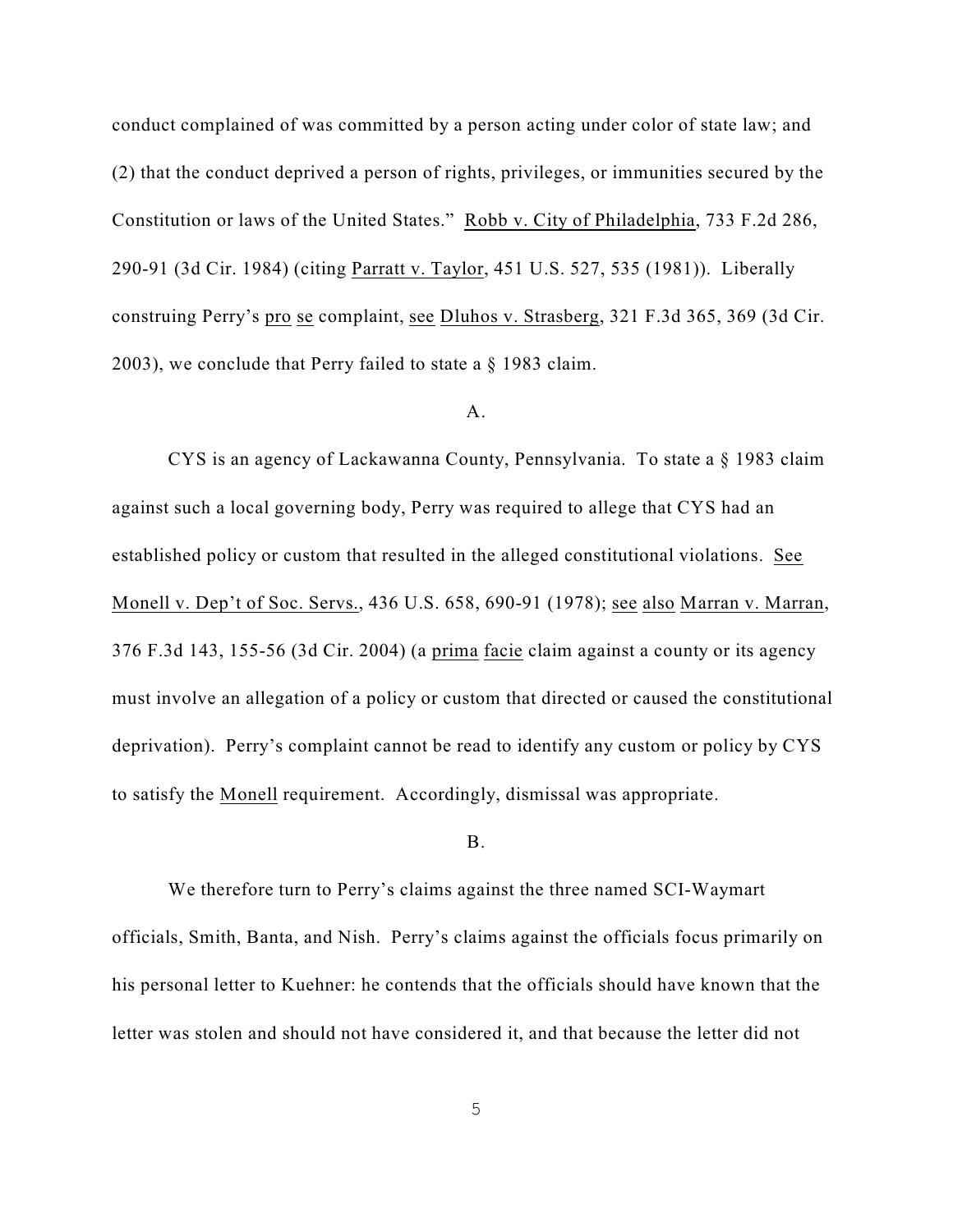specify a date and location of the "strong sexual contact," it did not provide "probable cause" for the investigation or disciplinary action against him.

Even affording Perry's allegations the liberal construction they are due, we fail to see how Perry's allegations concerning his letter to Kuehner can support a § 1983 claim against the SCI-Waymart officials. Perry specifically invoked the First, Fourth, and Ninth Amendments of the Constitution. With regard to the Fourth Amendment, Perry did not allege that anything was seized from him, and in any event, it is well established that "the Fourth Amendment proscription against unreasonable searches does not apply within the confines of the prison cell." Hudson v. Palmer, 468 U.S. 517, 526 (1984). With regard to the First Amendment, Perry did not claim any interference with his constitutionallyprotected right to reasonable correspondence with the outside world, see Procunier v. Martinez, 416 U.S. 396, 418 (1974), overruled on other grounds, Thornburgh v. Abbott, 490 U.S. 401 (1989), and a single instance of interference with his mail would not have been sufficient to constitute a First Amendment violation in any event. See Bieregu v. Reno, 59 F.3d 1445, 1452 (3d Cir. 1995), overruled on other grounds, Lewis v. Casey, 518 U.S. 343 (1996). Finally, we are not aware of any support for Perry's claim that the Ninth Amendment protects against any of the events described in his complaint. Indeed, the Ninth Amendment does not independently provide a source of individual constitutional rights. See, e.g., Jenkins v. C.I.R., 483 F.3d 90, 92 (2d Cir. 2007); Schowengerdt v. United States, 944 F.2d 483, 490 (9th Cir. 1991).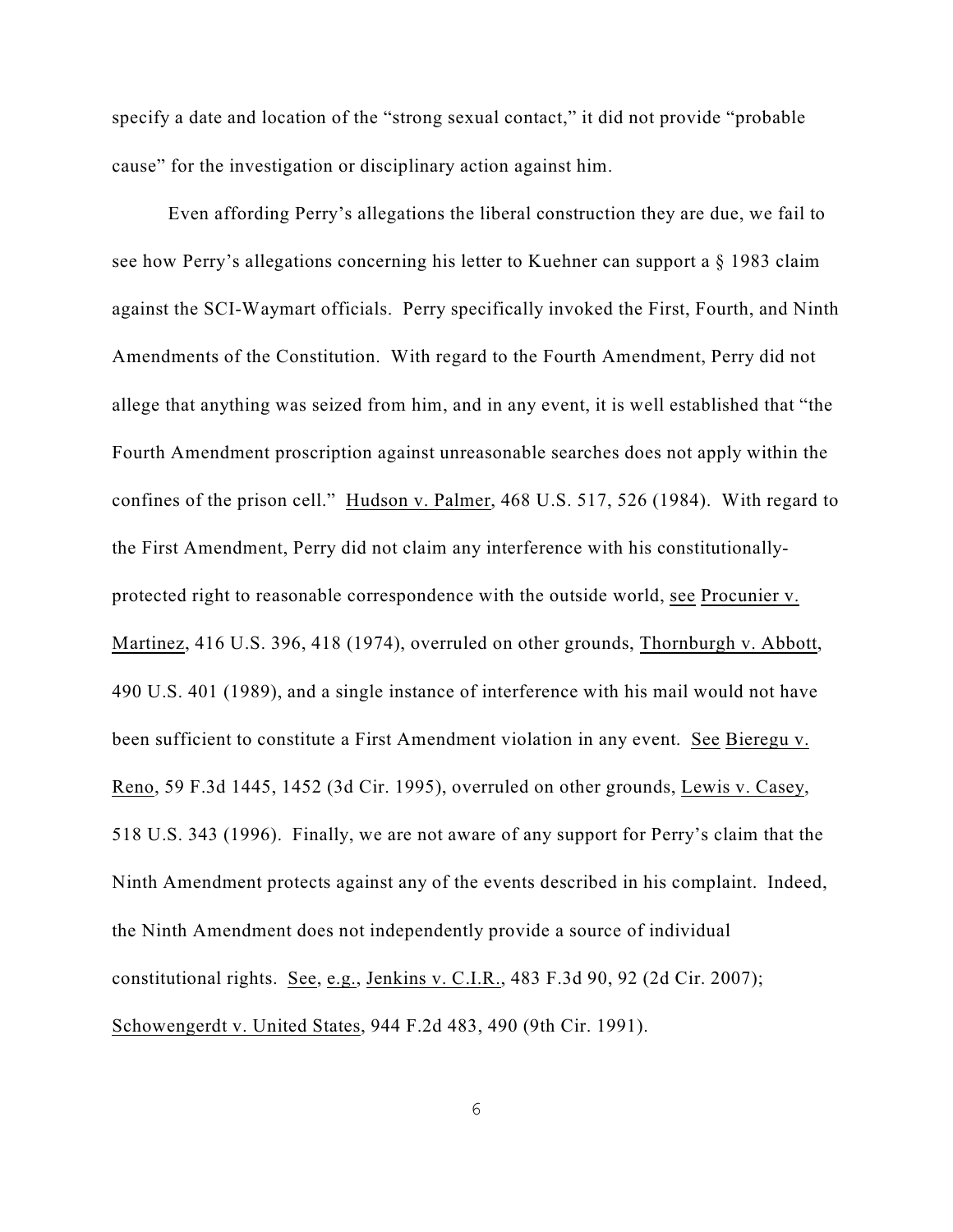Based upon our review, we conclude that the only potential § 1983 claim that Perry might have raised against the SCI-Waymart officials would be a procedural due process claim relating to the disciplinary proceedings against him. In that regard, we have given particular consideration to Perry's allegations that he sought to plead "not guilty" to the disciplinary infraction, but the SCI-Waymart officials failed to consider his proposed evidence (i.e., review of the October 4 and 11 videotapes), imposed sanctions upon him, and denied his appeals, all based upon a purported guilty plea.

Not all disciplinary or punitive measures taken in a prison environment implicate a prisoner's constitutional right to procedural due process. Rather, due process rights are only triggered where the prison "imposes atypical and significant hardship on the inmate in relation to the ordinary incidents of prison life." Mitchell v. Horn, 318 F.3d 523, 531 (3d Cir. 2003) (quoting Sandin v. Conner, 515 U.S. 472, 484 (1995)). Prisoners generally do not have inherent liberty interests in particular modes, places, or features of their confinement. See Hewitt v. Helms, 459 U.S. 460, 466-68 (1983), abrogated by Sandin, 515 U.S. at 483.

Perry alleged that, as a result of the disciplinary proceedings, he was sanctioned to 30 days of solitary confinement, 60 days without visiting privileges, and loss of his institutional employment. These sanctions do not qualify as an "atypical or significant hardship" under Sandin. Thirty days of solitary confinement is not atypical. See Sandin, 515 U.S. at 486. In addition, prisoners do not have constitutionally-protected interests in